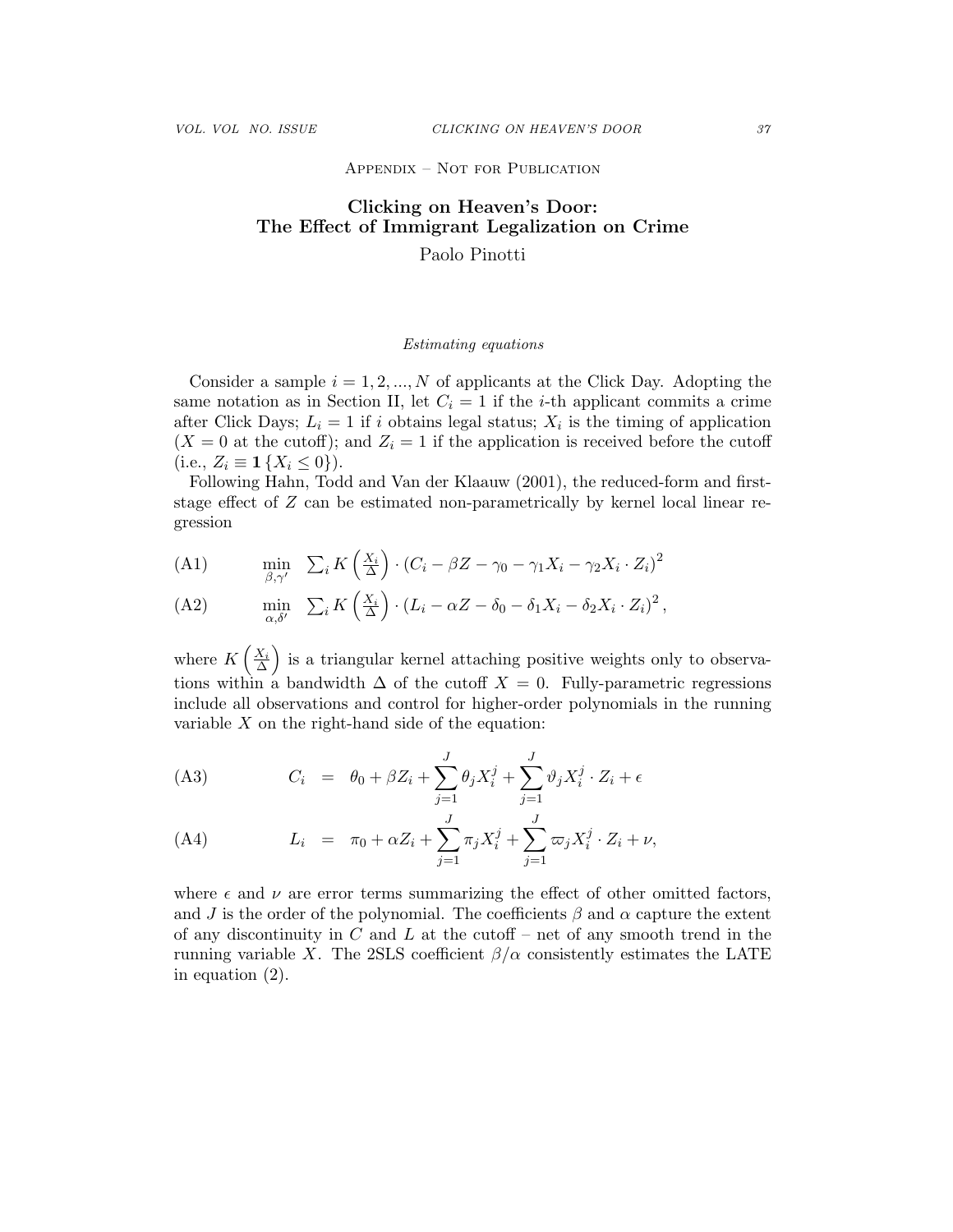



Figure A1. Percentage of natives concerned about the impact of immigrants on jobs, taxes, and crime

Note: This figure shows the main reasons for opposition to immigrants, based on the results of the Transatlantic Trends survey. In year 2008, the survey asked whether the interviewed was concerned that "immigration will increase crime in our society", "immigration will cause taxes to be raised because of immigrants' demand for social services", and "immigrants take jobs away from the native born", respectively.



Figure A2. Percentage of natives concerned about the impact of legal and illegal immigrants on crime

Note: This figure compares crime concerns about legal and illegal immigrants, based on the results of the Transatlantic Trends survey. In year 2009, the survey asked whether the interviewed was concerned that "legal immigrants increase crime" and "illegal immigrants increase crime", respectively.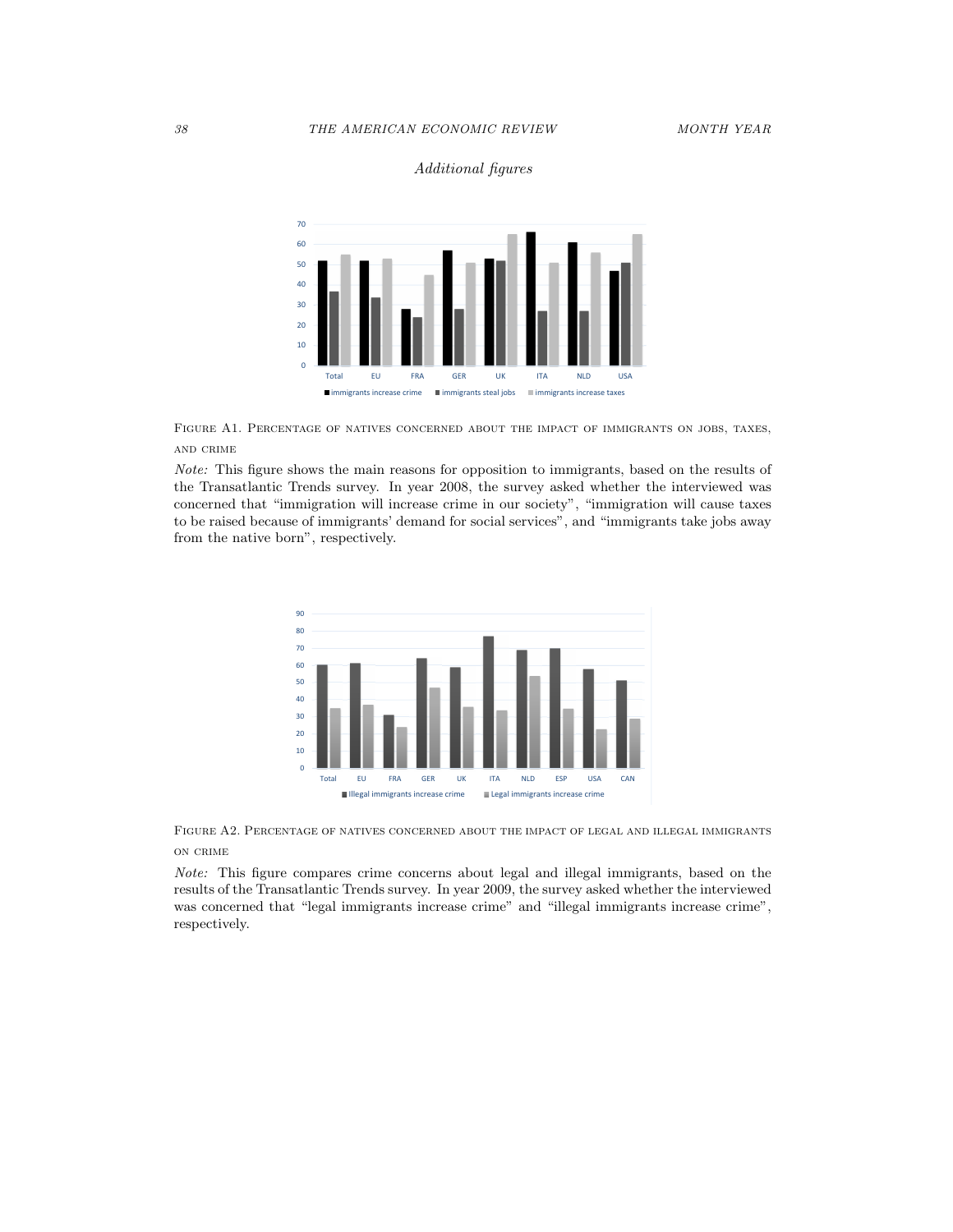

Figure A3. Legal foreign residents and undocumented immigrants in Italy

Note: This figure plots the number of residence permit-holders from 1971 to 2015, the number of legal foreign residents from 1993 to 2015, and the estimated number of undocumented immigrants from 1990 to 2013. The sources of these data are, respectively, the Italian Ministry of Interior, ISTAT, and ISMU Foundation (2015).



Figure A4. Quotas of residence permits established for year 2008 and applications received, by province

Note: This table reports the provincial quotas established at the end of 2007 for 2008, the number of applications received, and the ratio of quotas to applications, both divided by province population. The size of markers is proportional to the total province population; the 45-degree line is also included in the graph.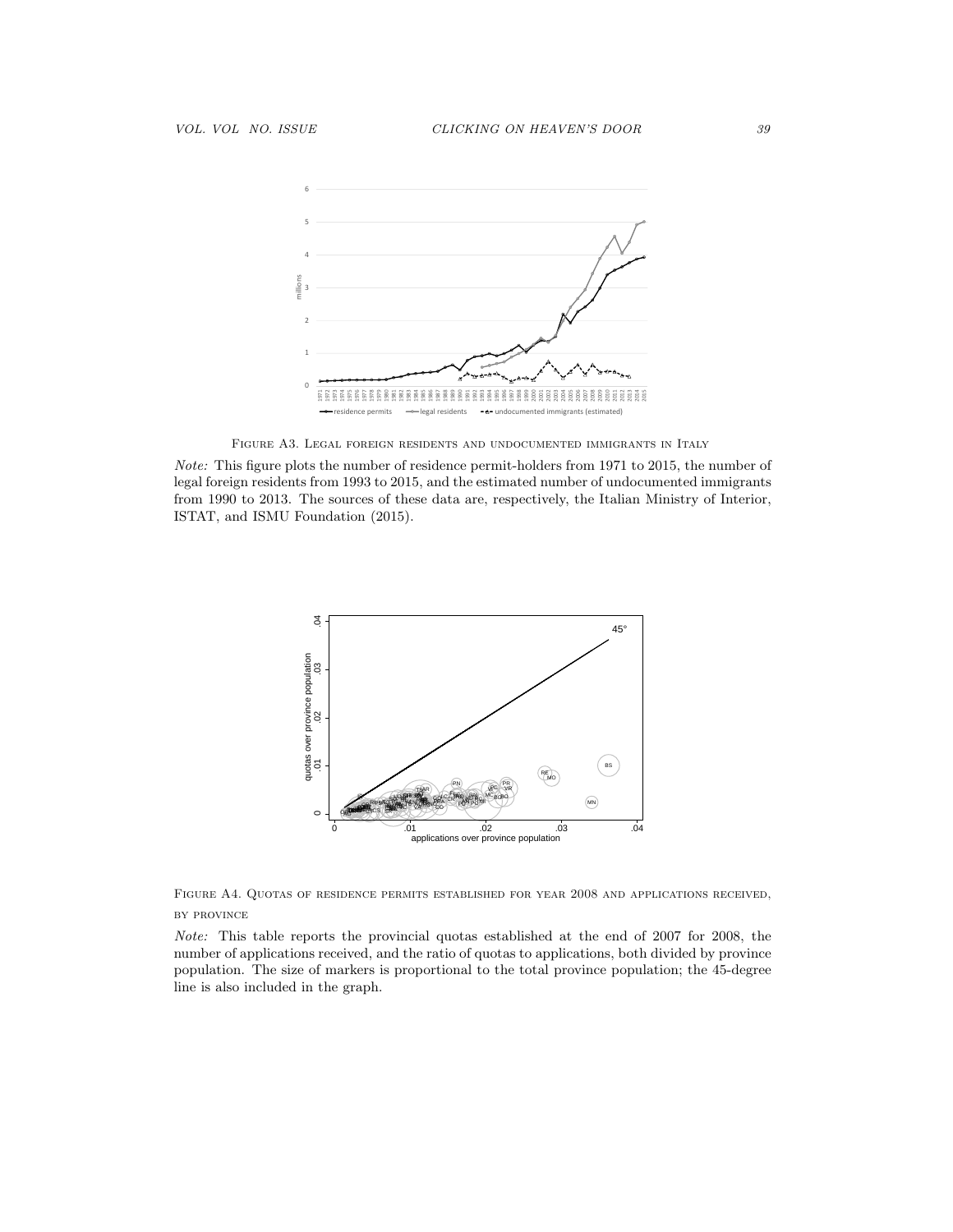

Figure A5. Screenshot of an application sent through the website of the Ministry of the Interior during a Click Day



FIGURE A6. DENSITY OF CUTOFF POINTS ACROSS APPLICANTS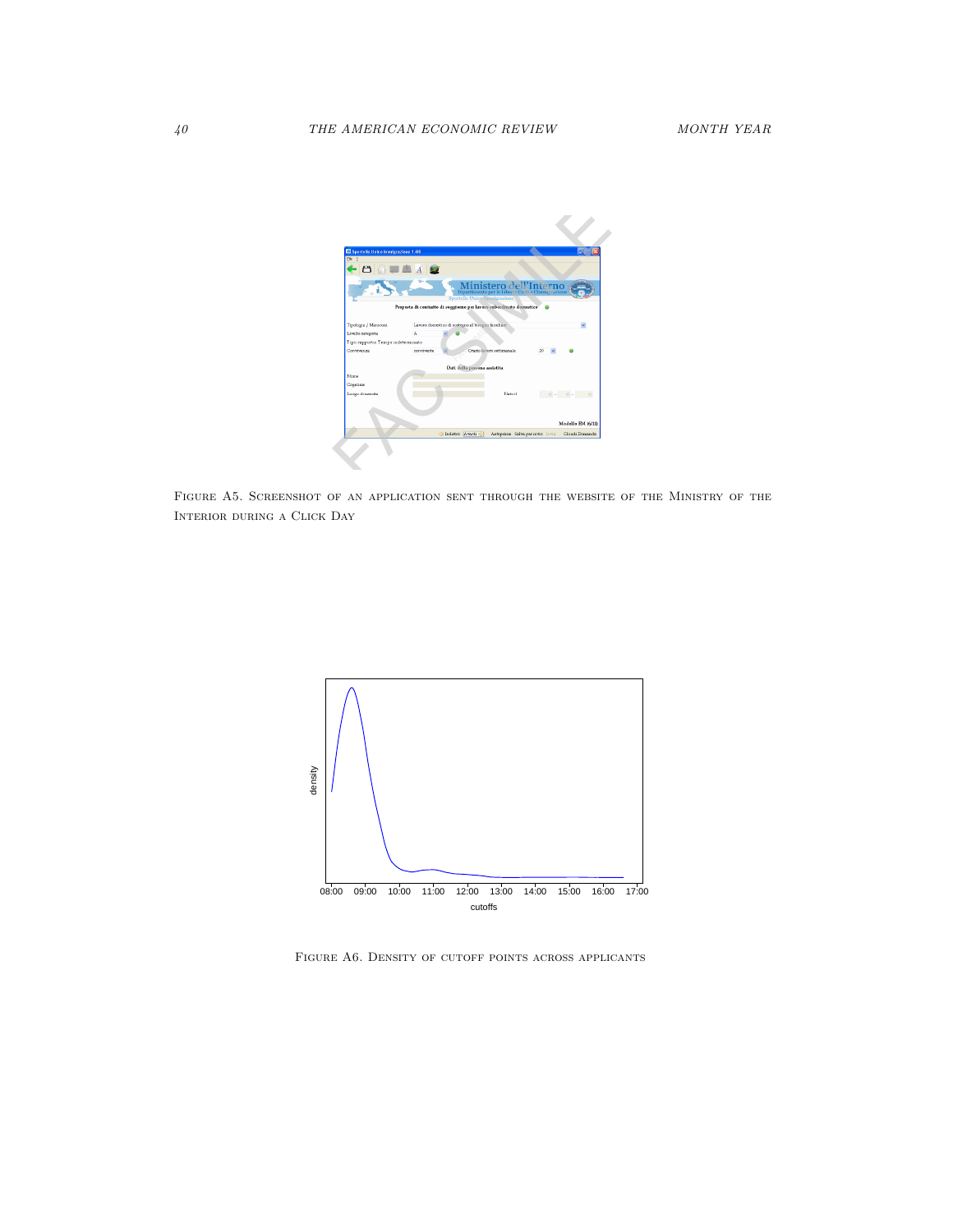

Figure A7. First stage regression of the probability of obtaining a residence permit on the timing of application

Note: The graph shows the average probability of obtaining legal status conditional on the timing of application X across all lotteries, with  $X = 0$  being the estimated cutoff. The scatterplots are averages within 5-minute bins, and the solid lines and shaded areas are the predicted outcomes and associated confidence intervals, respectively, based on a quadratic polynomial regression.



Figure A8. Age distribution among compliers with treatment assignment and in the total sample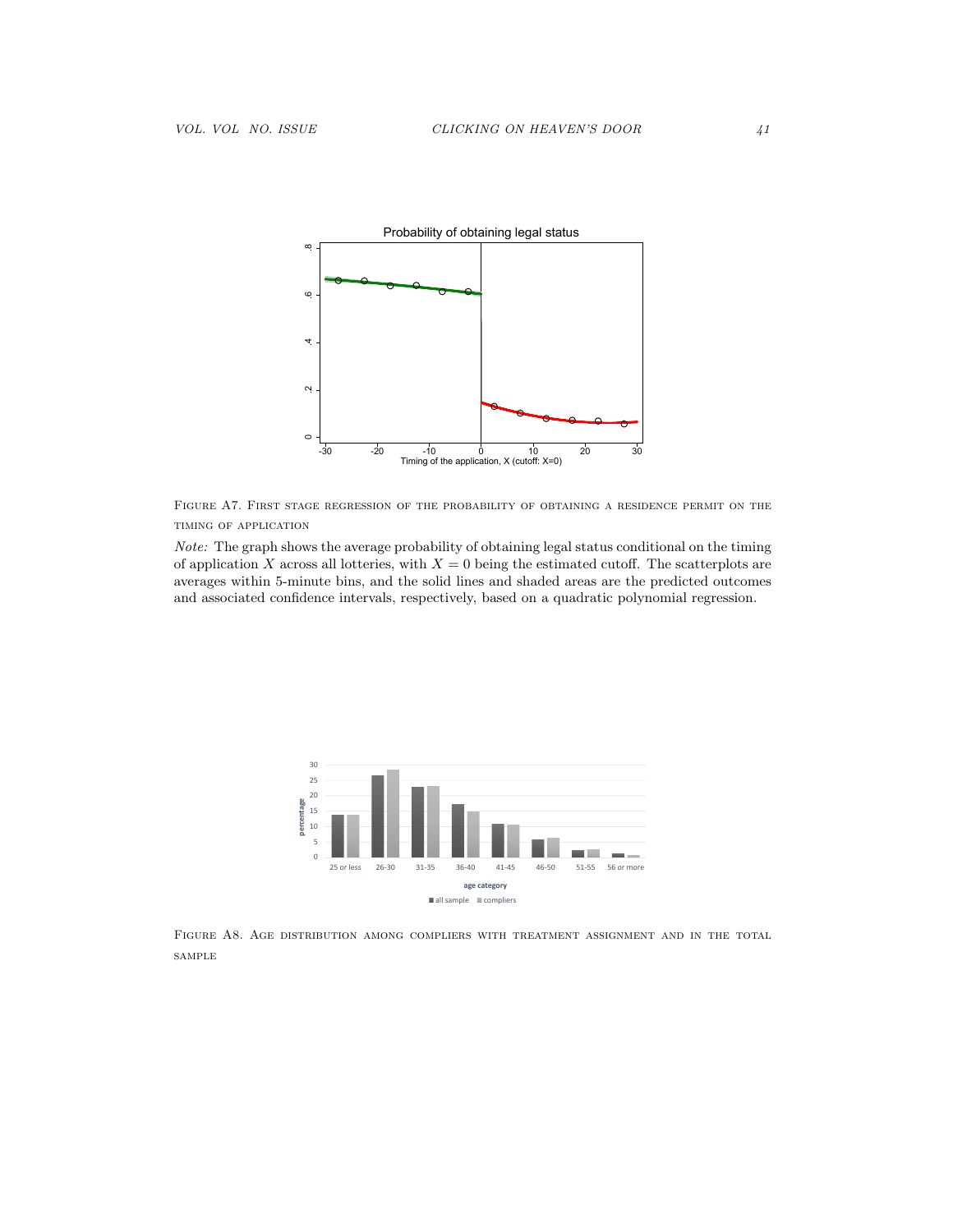

Figure A9. Sensitivity analysis, reduced form estimates for 2007

Note: The graphs show the reduced form regression of the crime in the year before Click Days (2007) on the instrument  $Z = 1$  for immigrants applying before the cutoff for different specifications of parametric and non-parametric regressions, distinguishing between type-A and type-B applicants. In particular, the two graphs on the top show the point estimates and associated confidence intervals when varying the degree of the parametric polynomial regression between 0 and 6. The two graphs on the bottom show the point estimates and confidence intervals when varying the bandwidth of the non-parametric regressions between 1 and 30 minutes; the bandwidths selected according to the IK2012 and CCT2014 criteria are also reported on the horizontal axis.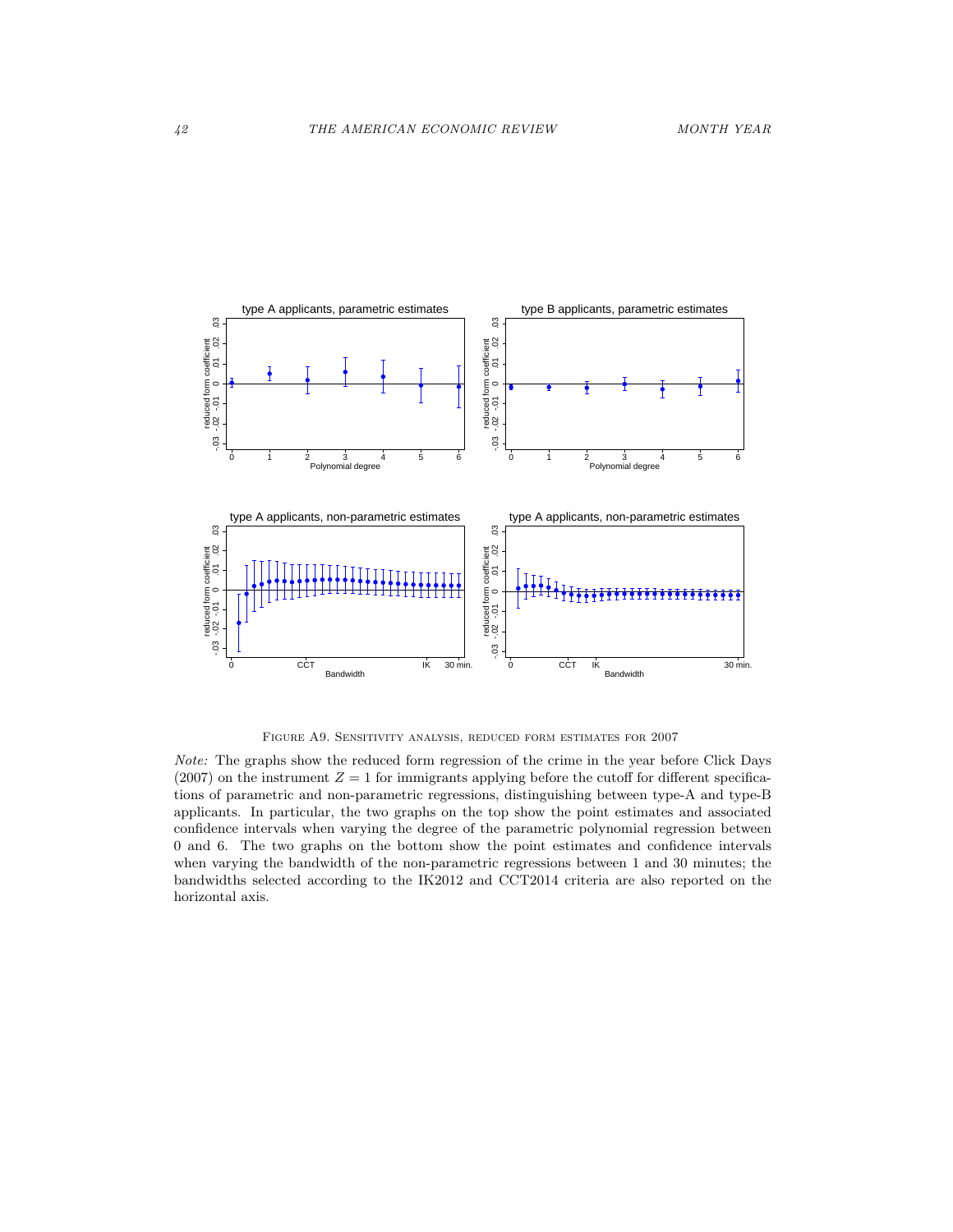## Additional tables

Table A1—Characteristics of compliers with treatment assignement and total sample (percentages)

|                                     | compliers | total sample |
|-------------------------------------|-----------|--------------|
| Serious crime before Click Day 2007 | 1.2       | 11           |
| Low-income country of origin        | 10.2      | 7.4          |
| Lower-middle income country         | 55.9      | 50.5         |
| Upper-middle income country         | 33.4      | 41.2         |
| High-income country                 | 0.5       | 10           |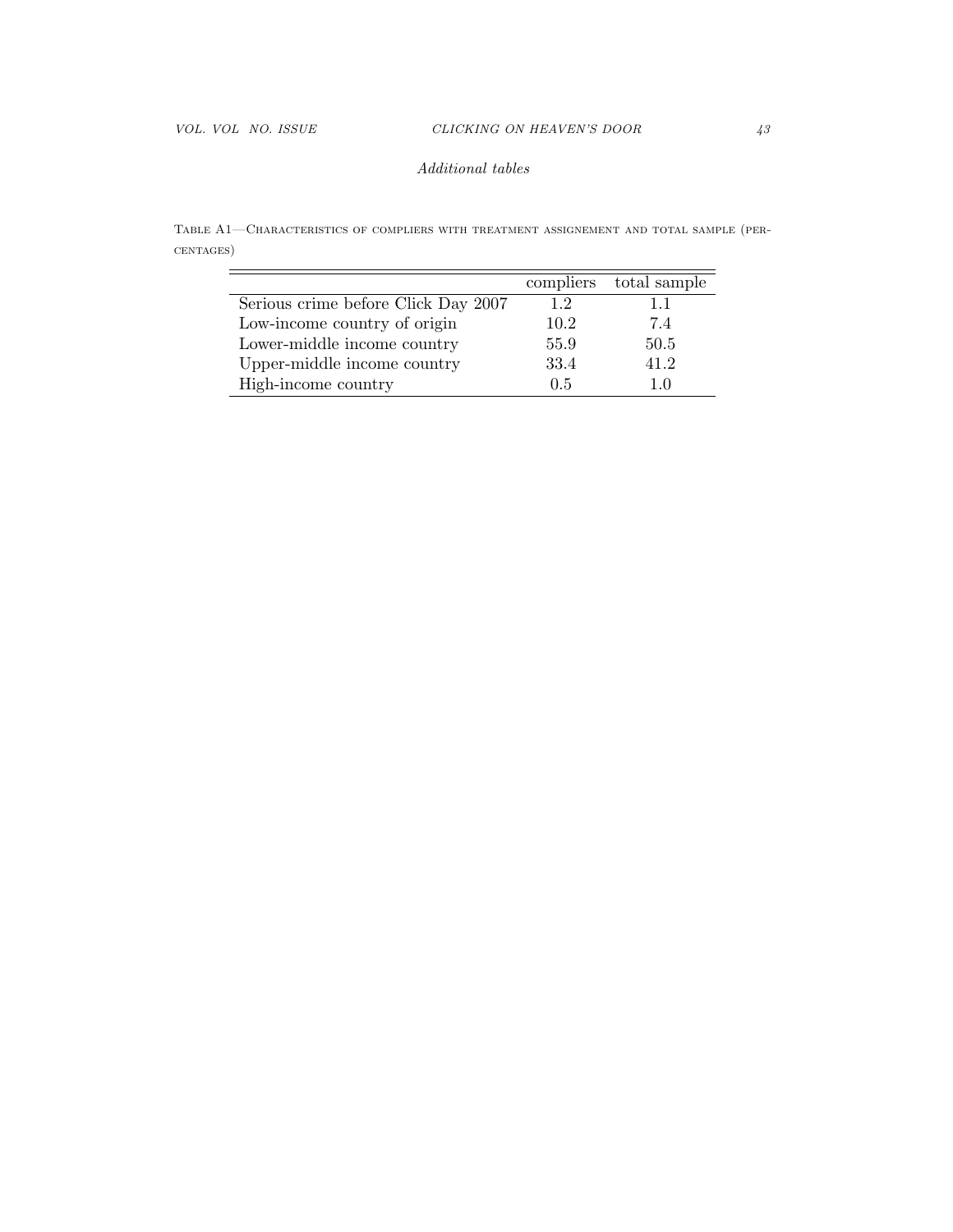|                                                    | (1)                 | $\left( 2\right)$   | $\left( 3\right)$   | $\left(4\right)$    |  |  |  |  |
|----------------------------------------------------|---------------------|---------------------|---------------------|---------------------|--|--|--|--|
|                                                    | <b>Baseline OLS</b> |                     |                     | FEs, clustered s.e. |  |  |  |  |
| Second stage:                                      |                     |                     |                     |                     |  |  |  |  |
| Legal status                                       | $-0.006$<br>(0.003) | 0.000<br>(0.005)    | $-0.006$<br>(0.004) | 0.001<br>(0.005)    |  |  |  |  |
| Type A                                             | 0.005<br>(0.002)    | 0.010<br>(0.003)    | 0.001<br>(0.002)    | 0.006<br>(0.003)    |  |  |  |  |
| Legal Status $\times$ Type A                       |                     | $-0.013$<br>(0.007) |                     | $-0.014$<br>(0.007) |  |  |  |  |
| First stage for Legal status:                      |                     |                     |                     |                     |  |  |  |  |
| Z                                                  | 0.460<br>(0.007)    | 0.372<br>(0.009)    | 0.463<br>(0.029)    | 0.373<br>(0.041)    |  |  |  |  |
| Type A                                             | 0.030<br>(0.007)    | $-0.083$<br>(0.007) | 0.062<br>(0.013)    | $-0.056$<br>(0.026) |  |  |  |  |
| $Z \times$ Type A                                  |                     | 0.237<br>(0.014)    |                     | 0.246<br>(0.051)    |  |  |  |  |
| F-statistic (excluded instruments)                 | 4346.45             | 1645.26             | 249.91              | 83.37               |  |  |  |  |
| First stage for Legal status X Type A:             |                     |                     |                     |                     |  |  |  |  |
| Z                                                  |                     | $-0.000$<br>(0.000) |                     | 0.001<br>(0.001)    |  |  |  |  |
| Type A                                             |                     | 0.093<br>(0.005)    |                     | 0.082<br>(0.018)    |  |  |  |  |
| $Z \times$ Type A                                  |                     | 0.610<br>(0.010)    |                     | 0.619<br>(0.032)    |  |  |  |  |
| F-statistic (excluded instruments)<br>Observations | 110,337             | 3488.91<br>110,337  | 110,337             | 367.89<br>110,337   |  |  |  |  |

Table A2—Differential effect of legal status on type A and type B applicants, 2SLS esti-**MATES** 

Note: This table reports the 2SLS estimated effect of legal status on the crime rate of Click Day applicants. The dependent variable is a dummy  $C = 1$  for individuals that committed at least one serious offense in the year after Click Days (2008); the explanatory variables of interest are a dummy  $L = 1$  for applicants obtaining legal status in year 2008 and its interaction with a dummy for Type A applicants; the first stage instruments are a dummy  $Z = 1$  for having applied before the cutoff time at the Click Day 2007 and its interaction with the dummy for Type A applicants. The first stage coefficients and the F-statistic for the excluded instrument adjusted for heteroskedastic and clustered standard errors (i.e., the Kleibergen-Paap statistic) are also reported. All regressions control for a quadratic polynomial in the time elapsed since the cutoff (by the millisecond) and its interaction with  $Z$ , the specifications in columns  $(2)$  and (4) further interact the dummy for type A applicants with the polynomial and its interaction with  $Z$ , and the specifications in columns  $(3)$  and  $(4)$  also include lottery-fixed effects and a quadratic polynomial in age. Robust standard errors are reported in parentheses, and they are clustered by lottery in columns (3)-(4).